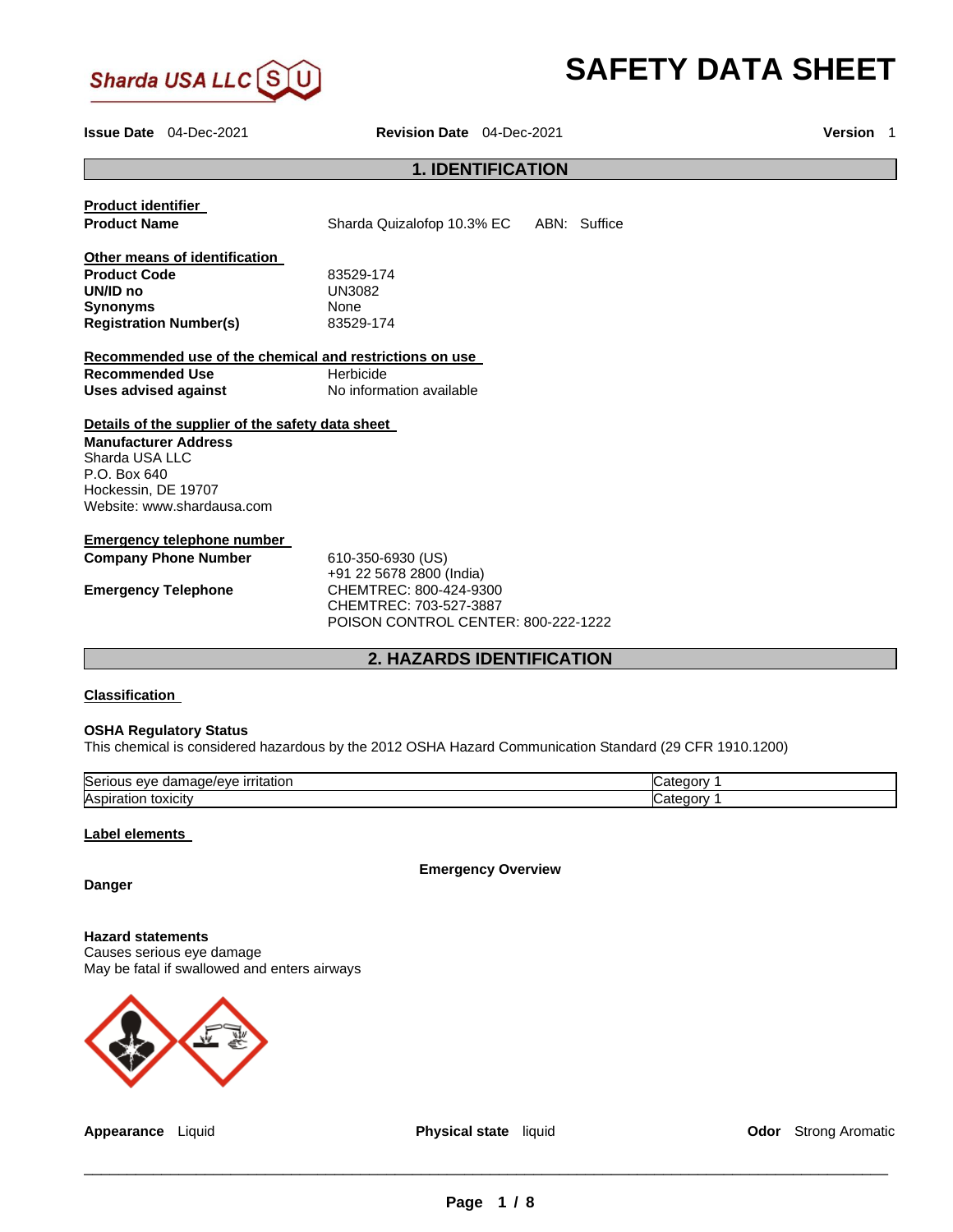### **Precautionary Statements - Prevention**

Wear protective gloves/protective clothing/eye protection/face protection

# **Precautionary Statements - Response**

IF IN EYES: Rinse cautiously with water for several minutes. Remove contact lenses, if present and easy to do. Continue rinsing Immediately call a POISON CENTER or doctor/physician IF SWALLOWED: Immediately call a POISON CENTER or doctor/physician Do NOT induce vomiting

\_\_\_\_\_\_\_\_\_\_\_\_\_\_\_\_\_\_\_\_\_\_\_\_\_\_\_\_\_\_\_\_\_\_\_\_\_\_\_\_\_\_\_\_\_\_\_\_\_\_\_\_\_\_\_\_\_\_\_\_\_\_\_\_\_\_\_\_\_\_\_\_\_\_\_\_\_\_\_\_\_\_\_\_\_\_\_\_\_\_\_\_\_

### **Precautionary Statements - Storage**

Store locked up

### **Precautionary Statements - Disposal**

Dispose of contents/container to an approved waste disposal plant

### **Hazards not otherwise classified (HNOC)**

Not applicable

### **Other Information**

May be harmful if swallowed. May be harmful in contact with skin. Very toxic to aquatic life with long lasting effects. Very toxic to aquatic life.

#### **Unknown acute toxicity**

0% of the mixture consists of ingredient(s) of unknown toxicity

# **3. COMPOSITION/INFORMATION ON INGREDIENTS**

### **Substance**

Not applicable

#### **Mixture**

| <b>Chemical Name</b>      | CAS No                       | Weight-% |
|---------------------------|------------------------------|----------|
| <br>Other<br>∵inaredients | brietan<br>، ب               | 89.7     |
| Quizalotop-p-ethyl        | $-4$<br>ിറ്റ646-<br>. - 51 - | 10.ప     |

If CAS number is "proprietary", the specific chemical identity and percentage of composition has been withheld as a trade secret.

# **Contains**

Aromatic hydrocarbons

# **4. FIRST AID MEASURES**

#### **Description of first aid measures**

| <b>General advice</b> | Call a poison control center or doctor for treatment advice. Have the product containers or<br>label with you when calling a poison control center or doctor, or going for treatment.                                                                            |  |
|-----------------------|------------------------------------------------------------------------------------------------------------------------------------------------------------------------------------------------------------------------------------------------------------------|--|
| Eye contact           | Rinse immediately with plenty of water, also under the eyelids, for at least 15 minutes.<br>Remove contact lenses, if present and easy to do. Continue rinsing. Call a poison control<br>center or doctor for treatment advice.                                  |  |
| <b>Skin contact</b>   | Wash off immediately with soap and plenty of water while removing all contaminated<br>clothes and shoes. Wash contaminated clothing before reuse. If skin irritation persists, call<br>a physician. Call a poison control center or doctor for treatment advice. |  |
| <b>Inhalation</b>     | Move victim to fresh air. If breathing is irregular or stopped, administer artificial respiration.<br>Call a physician or poison control center immediately. Call a poison control center or<br>doctor for treatment advice.                                     |  |
| Ingestion             | Call a physician or poison control center immediately. Drink 1 or 2 glasses of water. Do not<br>induce vomiting without medical advice. Never give anything by mouth to an unconscious<br>person.                                                                |  |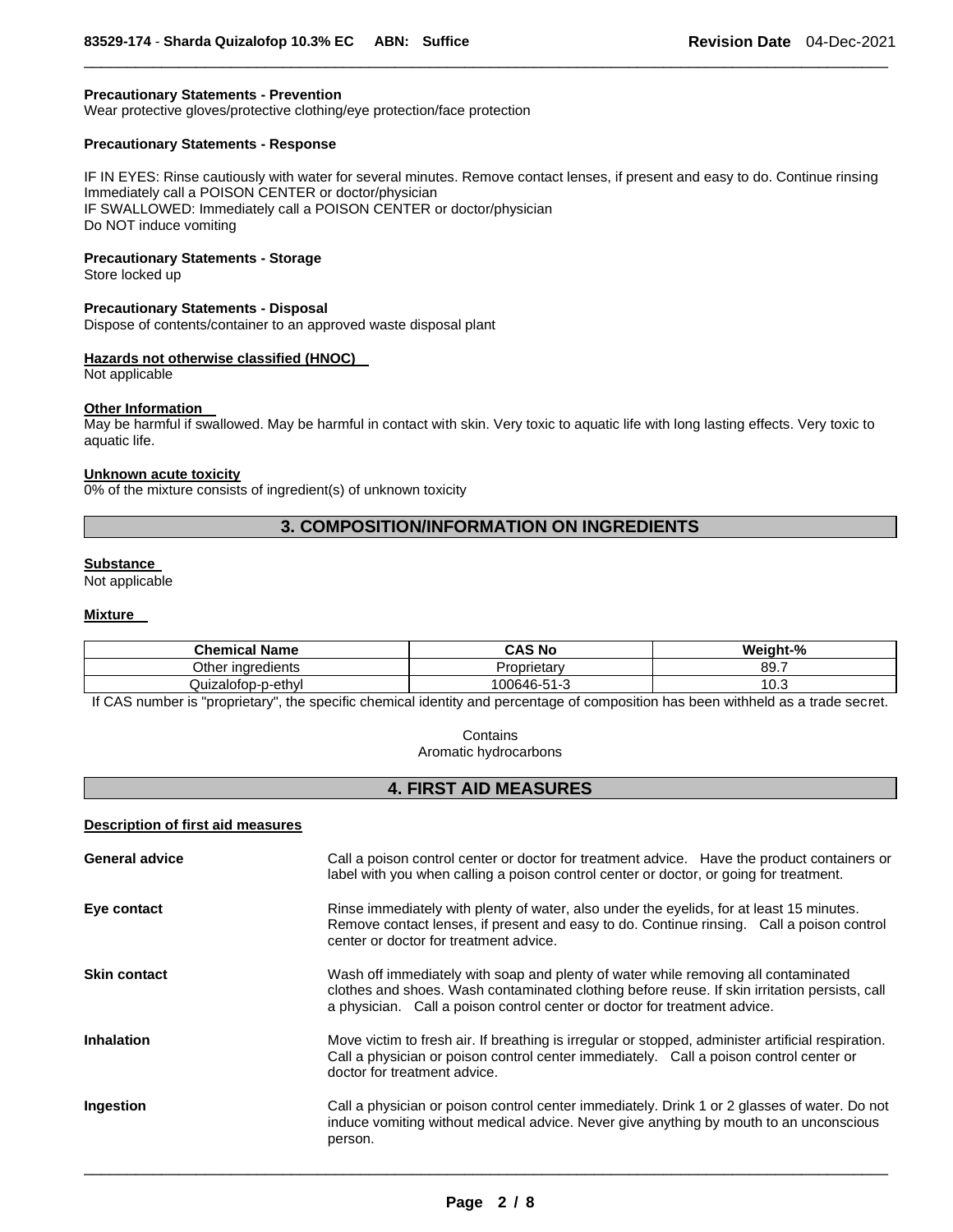| Self-protection of the first aider                          | Ensure that medical personnel are aware of the material(s) involved and take precautions<br>to protect themselves.                               |  |
|-------------------------------------------------------------|--------------------------------------------------------------------------------------------------------------------------------------------------|--|
| Most important symptoms and effects, both acute and delayed |                                                                                                                                                  |  |
| <b>Symptoms</b>                                             | May result in permanent damage including blindness. Coughing and/ or wheezing.<br>Dizziness.                                                     |  |
|                                                             | Indication of any immediate medical attention and special treatment needed                                                                       |  |
| Note to physicians                                          | Probable mucosal damage may contraindicate the use of gastric lavage. Contains<br>petroleum distillate. Vomiting may cause aspiration pneumonia. |  |

\_\_\_\_\_\_\_\_\_\_\_\_\_\_\_\_\_\_\_\_\_\_\_\_\_\_\_\_\_\_\_\_\_\_\_\_\_\_\_\_\_\_\_\_\_\_\_\_\_\_\_\_\_\_\_\_\_\_\_\_\_\_\_\_\_\_\_\_\_\_\_\_\_\_\_\_\_\_\_\_\_\_\_\_\_\_\_\_\_\_\_\_\_

# **5. FIRE-FIGHTING MEASURES**

### **Suitable extinguishing media**

Dry chemical, CO2, water spray or regular foam. Move containers from fire area if you can do it without risk. Dike fire-control water for later disposal. Water spray, fog or regular foam.

**Unsuitable extinguishing media** None.

### **Specific hazards arising from the chemical**

Thermal decomposition can lead to release of irritating and toxic gases and vapors.

**Hazardous combustion products** Carbon oxides. Hydrogen chloride.

**Explosion data Sensitivity to Mechanical Impact** None. **Sensitivity to Static Discharge** None.

### **Protective equipment and precautions for firefighters**

As in any fire, wear self-contained breathing apparatus pressure-demand, MSHA/NIOSH (approved or equivalent) and full protective gear. Cool containers / tanks with water spray.

# **6. ACCIDENTAL RELEASE MEASURES**

#### **Personal precautions, protective equipment and emergency procedures**

| <b>Personal precautions</b>                          | Evacuate personnel to safe areas. Ensure adequate ventilation, especially in confined<br>areas. Use personal protective equipment as required. Keep people away from and upwind<br>of spill/leak. |  |
|------------------------------------------------------|---------------------------------------------------------------------------------------------------------------------------------------------------------------------------------------------------|--|
| For emergency responders                             | Use personal protection recommended in Section 8. Ventilate the area.                                                                                                                             |  |
| <b>Environmental precautions</b>                     |                                                                                                                                                                                                   |  |
| <b>Environmental precautions</b>                     | Prevent entry into waterways, sewers, basements or confined areas.                                                                                                                                |  |
| Methods and material for containment and cleaning up |                                                                                                                                                                                                   |  |
| <b>Methods for containment</b>                       | Prevent further leakage or spillage if safe to do so.                                                                                                                                             |  |
| Methods for cleaning up                              | Cover liquid spill with sand, earth or other non-combustible absorbent material. Sweep up<br>and shovel into suitable containers for disposal.                                                    |  |

# **7. HANDLING AND STORAGE**

#### **Precautions for safe handling**

**Advice on safe handling** Use personal protective equipment as required. Wash contaminated clothing before reuse. Do not eat, drink or smoke when using this product. Do not breathe dust/fume/gas/mist/vapors/spray. Avoid contact with skin, eyes or clothing.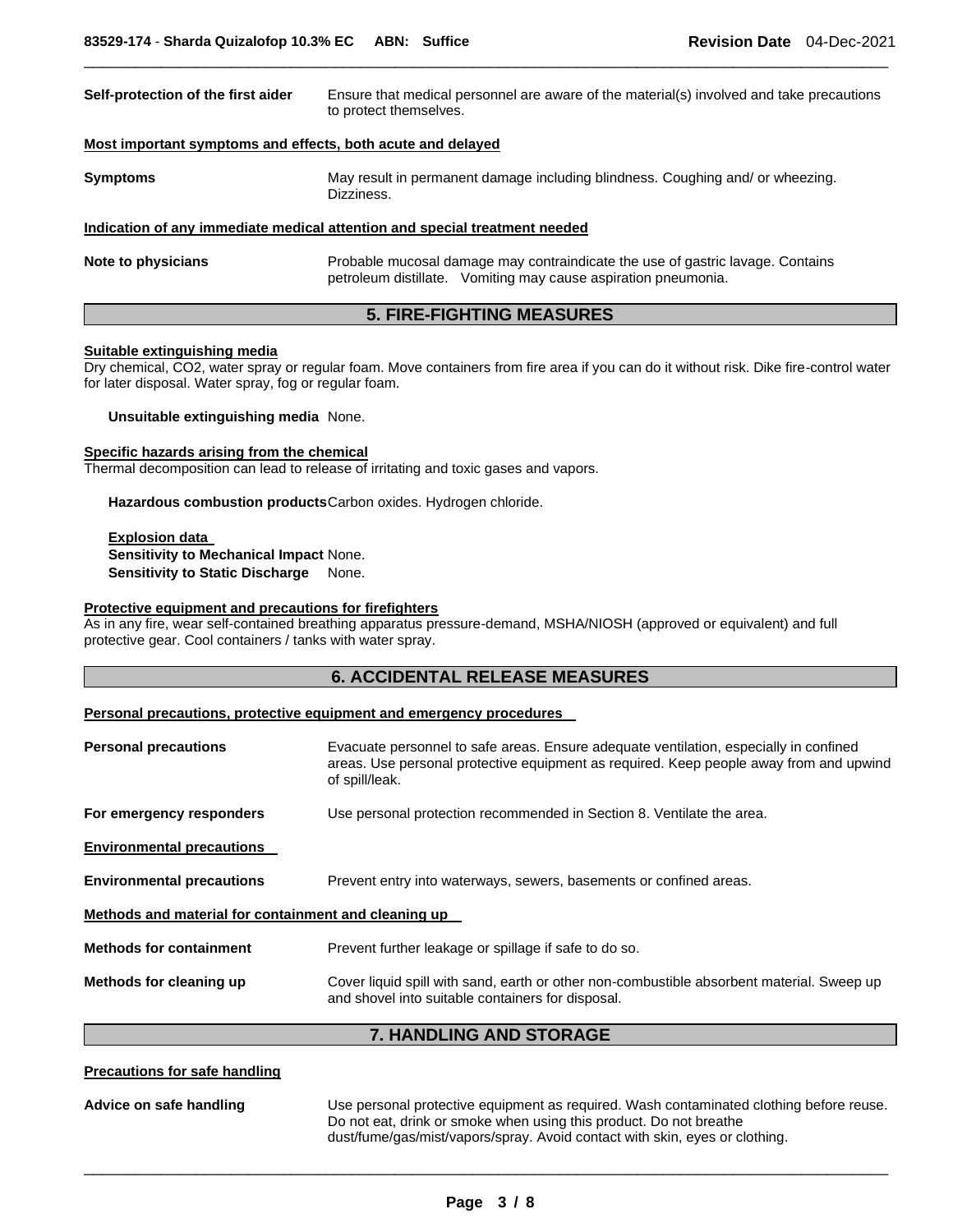### **Conditions for safe storage, including any incompatibilities**

| <b>Storage Conditions</b>  | Keep container tightly closed in a dry and well-ventilated place. Keep out of the reach of<br>children. Keep away from food, drink and animal feeding stuffs. Keep in properly labeled<br>containers. |
|----------------------------|-------------------------------------------------------------------------------------------------------------------------------------------------------------------------------------------------------|
| <b>Packaging materials</b> | Do not reuse container.                                                                                                                                                                               |
| Incompatible materials     | Strong oxidizing agents.                                                                                                                                                                              |

\_\_\_\_\_\_\_\_\_\_\_\_\_\_\_\_\_\_\_\_\_\_\_\_\_\_\_\_\_\_\_\_\_\_\_\_\_\_\_\_\_\_\_\_\_\_\_\_\_\_\_\_\_\_\_\_\_\_\_\_\_\_\_\_\_\_\_\_\_\_\_\_\_\_\_\_\_\_\_\_\_\_\_\_\_\_\_\_\_\_\_\_\_

# **8. EXPOSURE CONTROLS/PERSONAL PROTECTION**

### **Control parameters**

#### **Exposure Guidelines** .

| <b>Chemical Name</b> | <b>ACGIH TLV</b>                              | OSHA PEL                                   | <b>NIOSH IDLH</b> |
|----------------------|-----------------------------------------------|--------------------------------------------|-------------------|
| Other ingredients    | TWA - 200 mg/m <sup>3</sup> (non-aerosol as l | TWA - 400 mg/m <sup>3</sup> (hydrocarbons, |                   |
|                      | total hydrocarbon)                            | unspecified)                               |                   |

# **Appropriate engineering controls**

**Engineering Controls** Ensure adequate ventilation, especially in confined areas. And. Showers. Eyewash stations. Ventilation systems.

# **Individual protection measures, such as personal protective equipment Eye/face protection** Wear safety glasses with side shields (or goggles).

**Skin and body protection** Wear suitable protective clothing. Wear protective butyl rubber gloves. Protective shoes or boots.

**Respiratory protection** Ensure adequate ventilation, especially in confined areas. If exposure limits are exceeded or irritation is experienced, NIOSH/MSHA approved respiratory protection should be worn. Positive-pressure supplied air respirators may be required for high airborne contaminant concentrations. Respiratory protection must be provided in accordance with current local regulations.

# **9. PHYSICAL AND CHEMICAL PROPERTIES**

# **Information on basic physical and chemical properties**

| <b>Physical state</b>            | liquid                   |                       |                          |
|----------------------------------|--------------------------|-----------------------|--------------------------|
| Appearance                       | Liquid                   | Odor                  | <b>Strong Aromatic</b>   |
| Color                            | amber                    | <b>Odor threshold</b> | No information available |
| <b>Property</b>                  | Values                   | • Method<br>Remarks   |                          |
| рH                               | 5.38                     | solution (1 %)        |                          |
| Melting point / freezing point   | No information available |                       |                          |
| Boiling point / boiling range    | No information available |                       |                          |
| <b>Flash point</b>               | °C / 202 °F<br>94        | Seta Closed Cup       |                          |
| <b>Evaporation rate</b>          | No information available |                       |                          |
| Flammability (solid, gas)        | No information available |                       |                          |
| <b>Flammability Limit in Air</b> |                          |                       |                          |
| Upper flammability limit:        | No information available |                       |                          |
| Lower flammability limit:        | No information available |                       |                          |
| Vapor pressure                   | $\sim$ 0.5 mmHq          | @ 25 °C               |                          |
| Vapor density                    | No information available |                       |                          |
| <b>Relative density</b>          | 1.007                    |                       |                          |
| <b>Water solubility</b>          | Emulsifies               |                       |                          |
| Solubility in other solvents     | No information available |                       |                          |
| <b>Partition coefficient</b>     | No information available |                       |                          |
| <b>Autoignition temperature</b>  | No information available |                       |                          |

**General Hygiene Considerations** When using do not eat, drink or smoke. Regular cleaning of equipment, work area and clothing is recommended. Avoid contact with skin, eyes or clothing. Wash hands thoroughly after handling. Keep away from food, drink and animal feeding stuffs. Wash contaminated clothing before reuse.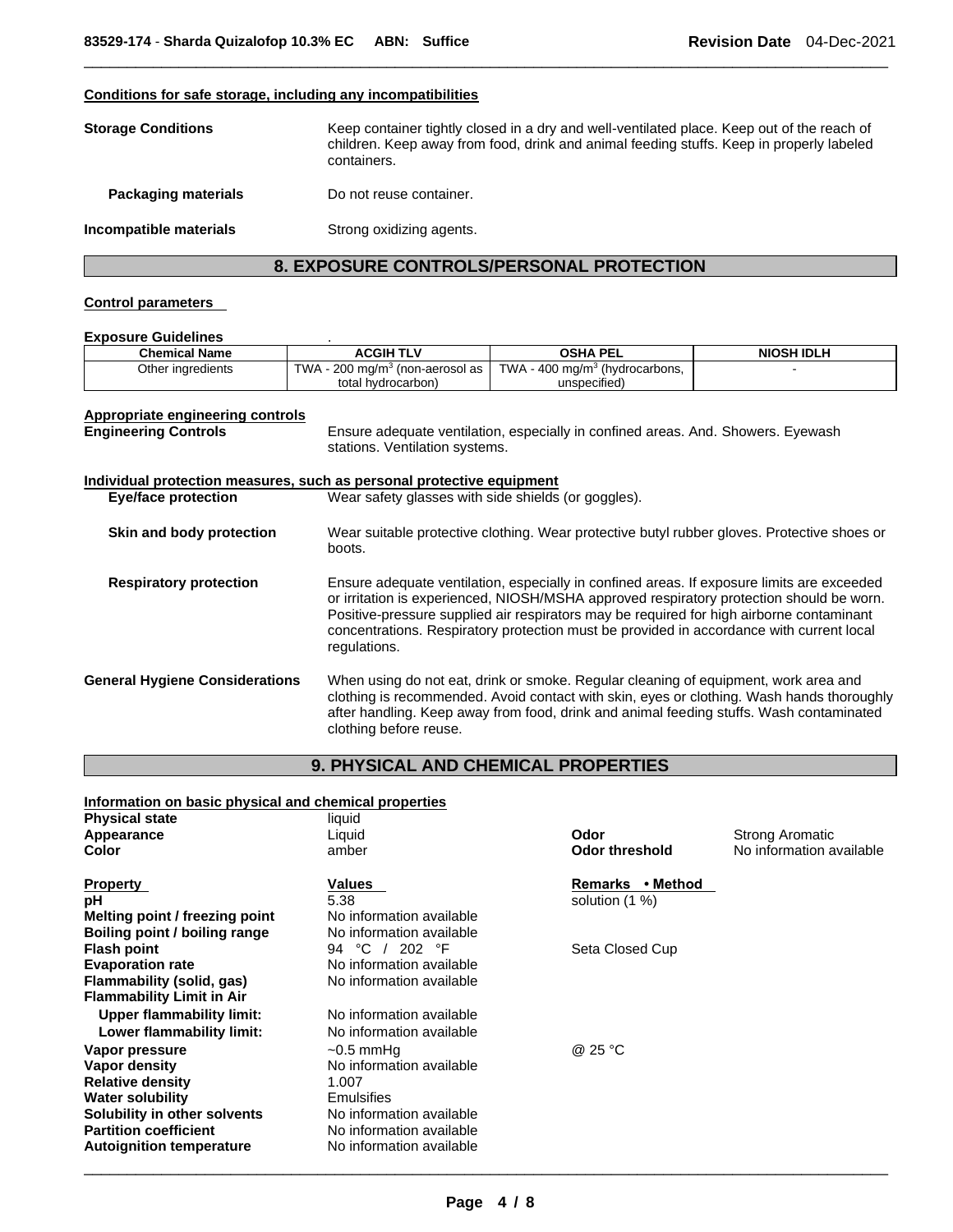| Decomposition temperature<br><b>Kinematic viscosity</b><br><b>Dynamic viscosity</b><br><b>Explosive properties</b><br><b>Oxidizing properties</b> | No information available<br>$< 20$ mm2/s<br>No information available<br>Not an explosive<br>Not applicable | @ 40 °C |
|---------------------------------------------------------------------------------------------------------------------------------------------------|------------------------------------------------------------------------------------------------------------|---------|
| Other Information                                                                                                                                 |                                                                                                            |         |
| Softening point                                                                                                                                   | No information available                                                                                   |         |
| <b>Molecular weight</b>                                                                                                                           | No information available                                                                                   |         |
| <b>VOC Content (%)</b>                                                                                                                            | No information available                                                                                   |         |

**Density No information available Bulk density No information available** 

# **10. STABILITY AND REACTIVITY**

\_\_\_\_\_\_\_\_\_\_\_\_\_\_\_\_\_\_\_\_\_\_\_\_\_\_\_\_\_\_\_\_\_\_\_\_\_\_\_\_\_\_\_\_\_\_\_\_\_\_\_\_\_\_\_\_\_\_\_\_\_\_\_\_\_\_\_\_\_\_\_\_\_\_\_\_\_\_\_\_\_\_\_\_\_\_\_\_\_\_\_\_\_

**Reactivity**  No data available **Chemical stability** Stable under recommended storage conditions. **Possibility of Hazardous Reactions** None under normal processing. **Conditions to avoid** Elevated Temperature. Storage near to reactive materials. **Incompatible materials** Strong oxidizing agents. **Hazardous Decomposition Products** Thermal decomposition can lead to release of irritating and toxic gases and vapors. Carbon oxides. Hydrogen chloride.

# **11. TOXICOLOGICAL INFORMATION**

#### **Information on likely routes of exposure**

#### **Product Information**

| <b>Inhalation</b>   | May cause irritation of respiratory tract. May cause drowsiness or dizziness. |
|---------------------|-------------------------------------------------------------------------------|
| Eye contact         | Corrosive to the eyes and may cause severe damage including blindness.        |
| <b>Skin contact</b> | Based on available data, the classification criteria are not met.             |
| Ingestion           | Potential for aspiration if swallowed.                                        |

| <b>Chemical Name</b>              | Oral LD50             | Dermal LD50               | <b>Inhalation LC50</b>         |
|-----------------------------------|-----------------------|---------------------------|--------------------------------|
| Other ingredients                 | (Rat)<br>> 5000 mg/kg | $> 2$ mL/kg (<br>(Rabbit) | (Rat) 4 h<br>$>$ 590 mg/m $^3$ |
| Quizalofop-p-ethyl<br>100646-51-3 | (Rat)<br>= 1182 mg/kg |                           |                                |

### **Information on toxicological effects**

**Symptoms** May result in permanent damage including blindness. Vapors may cause drowsiness and dizziness. Coughing and/ or wheezing.

### **Delayed and immediate effects as well as chronic effects from short and long-term exposure**

| <b>Sensitization</b>            | Based on available data, the classification criteria are not met. |
|---------------------------------|-------------------------------------------------------------------|
| Germ cell mutagenicity          | Based on available data, the classification criteria are not met. |
| Carcinogenicity                 | Based on available data, the classification criteria are not met. |
| <b>Reproductive toxicity</b>    | Based on available data, the classification criteria are not met. |
| <b>STOT - single exposure</b>   | Based on available data, the classification criteria are not met. |
| <b>STOT - repeated exposure</b> | Based on available data, the classification criteria are not met. |
| <b>Chronic toxicity</b>         | May cause adverse liver effects.                                  |
| <b>Target Organ Effects</b>     | Central nervous system, liver.                                    |
| <b>Aspiration hazard</b>        | May be fatal if swallowed and enters airways.                     |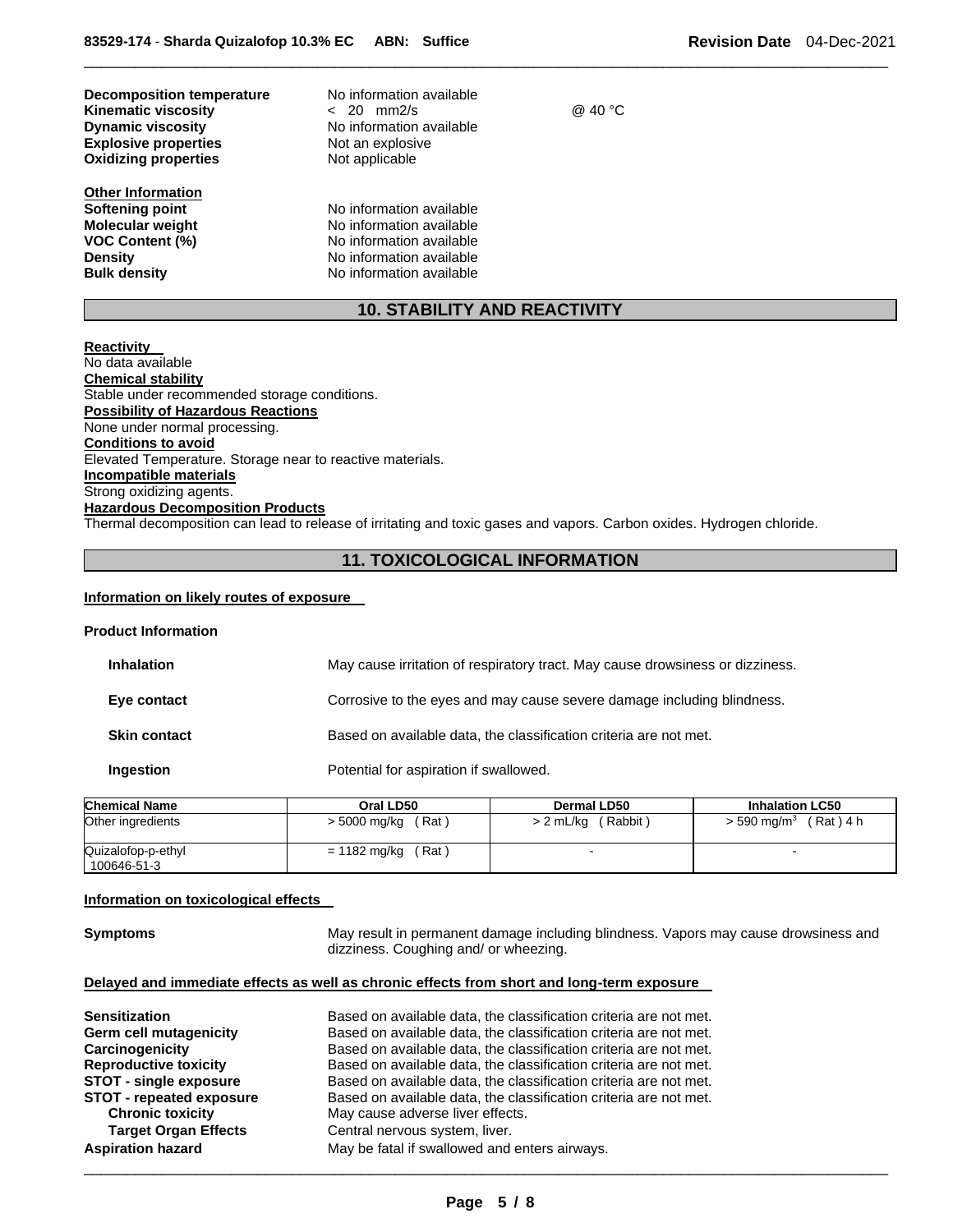### **Numerical measures of toxicity - Product Information**

**The following values are calculated based on chapter 3.1 of the GHS document** .

| ATEmix (oral)   |  |
|-----------------|--|
| ATEmix (dermal) |  |

### **ATEmix (oral)** >3,754.00 mg/kg **ATEmix (dermal)** >2,225.19 mg/kg

# **12. ECOLOGICAL INFORMATION**

\_\_\_\_\_\_\_\_\_\_\_\_\_\_\_\_\_\_\_\_\_\_\_\_\_\_\_\_\_\_\_\_\_\_\_\_\_\_\_\_\_\_\_\_\_\_\_\_\_\_\_\_\_\_\_\_\_\_\_\_\_\_\_\_\_\_\_\_\_\_\_\_\_\_\_\_\_\_\_\_\_\_\_\_\_\_\_\_\_\_\_\_\_

This product contains a chemical which is listed as a severe marine pollutant according to DOT.

### **Ecotoxicity**

Very toxic to aquatic life with long lasting effects

This pesticide is toxic to fish and invertebrates. For terrestrial uses, DO NOT apply directly to water, to areas where surface water is present, or to intertidal areas below the mean high-water mark. Drift and runoff may be hazardous to aquatic organisms in water adjacent to treated areas. DO NOT contaminate water when disposing of equipment wash waters or rinsate. This product may contaminate water through drift of spray in wind. This product has a potential for runoff for several months or more after application. Poorly draining soils and soils with shallow water tables are more prone to produce runoff that contains this product. A level, well maintained vegetative buffer strip between areas to which this product is applied and surface water features including ponds, streams, and springs will reduce the potential for contamination of water from rainfall-runoff. Runoff of this product will be reduced by avoiding applications when rainfall is forecasted to occur within 48 hours. Sound erosion control practices will reduce this product's contribution to surface water contamination.

| <b>Chemical Name</b> | Algae/aguatic plants                                                | Fish                                | Crustacea                     |  |
|----------------------|---------------------------------------------------------------------|-------------------------------------|-------------------------------|--|
| Other ingredients    | 2.5: 72 h Skeletonema costatum<br>19: 96 h Pimephales promelas mg/L |                                     | 0.95: 48 h Daphnia magna mg/L |  |
|                      | mg/L EC50                                                           | LC50 static 41: 96 h Pimephales     | EC50                          |  |
|                      |                                                                     | promelas mg/L LC50 45: 96 h         |                               |  |
|                      |                                                                     | Pimephales promelas mg/L LC50       |                               |  |
|                      |                                                                     | flow-through 2.34: 96 h             |                               |  |
|                      |                                                                     | Oncorhynchus mykiss mg/L LC50       |                               |  |
|                      |                                                                     | 1740: 96 h Lepomis macrochirus      |                               |  |
|                      |                                                                     | mg/L LC50 static                    |                               |  |
| Quizalofop-p-ethyl   | Green algae $72$ -hr $EC50 = 0.021$                                 | Fish (rainbow trout) 96-hr $EC50 =$ | -                             |  |
| 100646-51-3          | mq/L                                                                | $0.72$ mg/L                         |                               |  |

### **Persistence and degradability**

Not readily biodegradable.

### **Bioaccumulation**

Bioaccumulative potential.

| <b>Chemical Name</b> | <br>coefficient<br>rtition<br>---<br>а                                                |
|----------------------|---------------------------------------------------------------------------------------|
| Other ingredients    | $\Omega$ $\Omega$ $\Omega$<br>$\mathbf{C}$<br>ັບ. .<br>ے.ے<br>$\sim$ $\sim$<br>$\sim$ |

### **Other adverse effects**

This mixture contains no substance considered to be persistent, bioaccumulating nor toxic (PBT)

# **13. DISPOSAL CONSIDERATIONS**

| Waste treatment methods<br><b>Disposal of wastes</b> | Pesticide wastes may be acutely hazardous. Improper disposal is a violation of federal<br>law. Disposal should be in accordance with applicable regional, national and local laws and<br>regulations. Contact your State Pesticide or Environmental Control Agency, or the<br>Hazardous Waste Representative at the nearest EPA Regional Office for guidance on<br>proper disposal of waste product. |  |  |  |
|------------------------------------------------------|------------------------------------------------------------------------------------------------------------------------------------------------------------------------------------------------------------------------------------------------------------------------------------------------------------------------------------------------------------------------------------------------------|--|--|--|
| Contaminated packaging                               | Disposal should be in accordance with applicable regional, national and local laws and<br>regulations. Consult product label for additional information. Do not reuse container.                                                                                                                                                                                                                     |  |  |  |

| <b>Chemical Name</b>   | California Hazardous Waste Status |
|------------------------|-----------------------------------|
| -p-ethvl<br>Quizalotop | Toxic<br>$\sim$ $\sim$            |
| 100646-51-3            |                                   |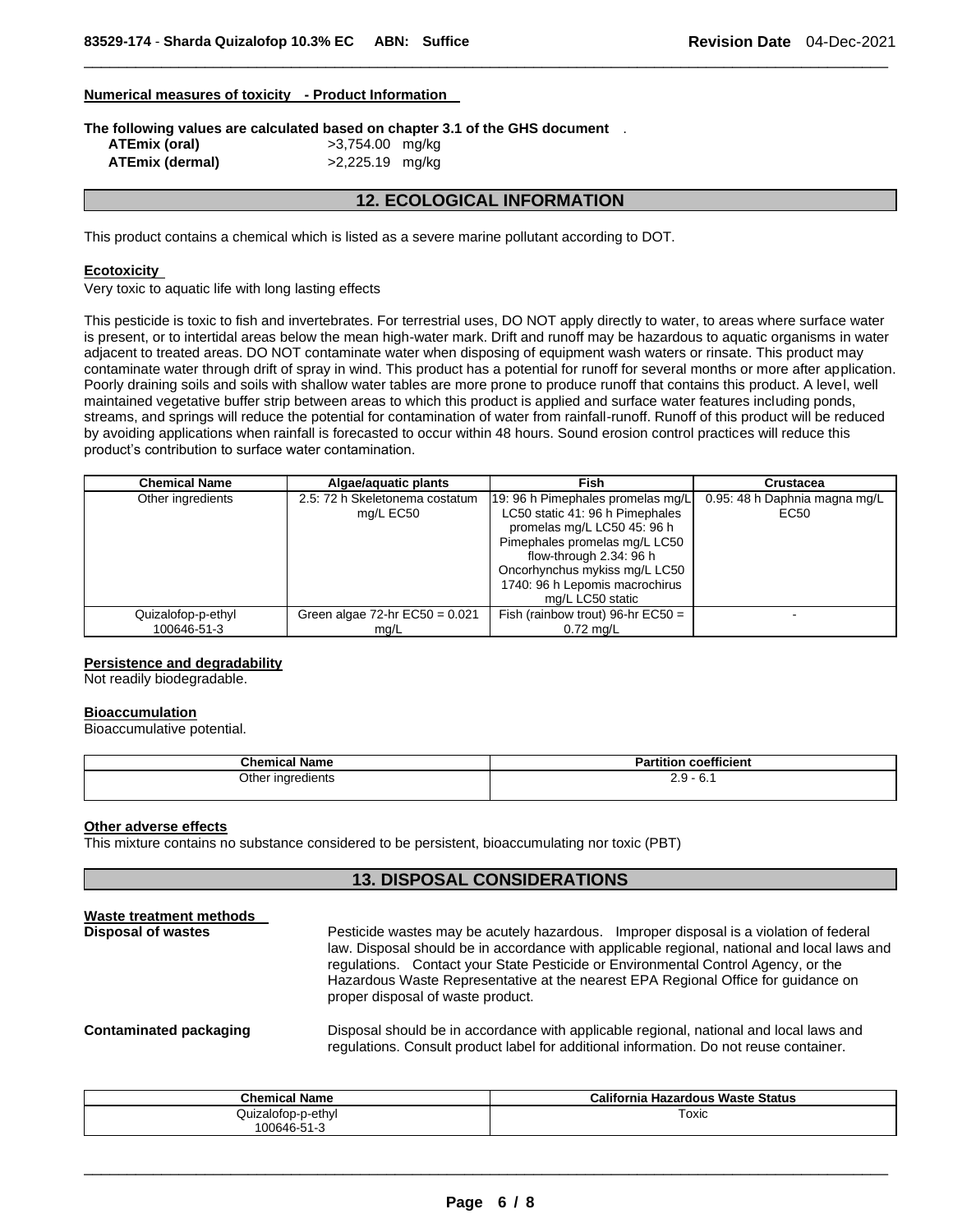| <b>14. TRANSPORT INFORMATION</b>                 |                                                                                                              |  |  |
|--------------------------------------------------|--------------------------------------------------------------------------------------------------------------|--|--|
| <u>DOT</u>                                       | Not regulated (If shipped in NON BULK packaging by ground transport)                                         |  |  |
|                                                  |                                                                                                              |  |  |
|                                                  | Bulk containers are regulated as shown below:                                                                |  |  |
| UN/ID no                                         | <b>UN3082</b>                                                                                                |  |  |
| Proper shipping name                             | Environmentally hazardous substance, liquid, n.o.s.                                                          |  |  |
| <b>Hazard Class</b>                              | 9                                                                                                            |  |  |
| <b>Packing Group</b>                             | III                                                                                                          |  |  |
| <b>Special Provisions</b>                        | 8, 146, 173, 335, IB3, T4, TP1, TP29                                                                         |  |  |
| <b>Marine pollutant</b>                          | This product contains a chemical which is listed as a severe marine pollutant according to<br>DOT.           |  |  |
| <b>Description</b>                               | UN3082, Environmentally hazardous substance, liquid, n.o.s. (Quizalofop), 9, III                             |  |  |
| <b>Emergency Response Guide</b><br><b>Number</b> | 171                                                                                                          |  |  |
| TDG                                              | Not regulated if shipped by ground transportation only                                                       |  |  |
| IATA                                             |                                                                                                              |  |  |
| UN/ID no                                         | <b>UN3082</b>                                                                                                |  |  |
| Proper shipping name                             | Environmentally hazardous substance, liquid, n.o.s.                                                          |  |  |
| <b>Hazard Class</b>                              | 9                                                                                                            |  |  |
| <b>Packing Group</b>                             | III                                                                                                          |  |  |
| <b>ERG Code</b>                                  | 9L                                                                                                           |  |  |
| <b>Special Provisions</b>                        | A97, A158, A197                                                                                              |  |  |
| <b>Description</b>                               | UN3082, Environmentally hazardous substance, liquid, n.o.s. (Quizalofop), 9, III                             |  |  |
| <b>IMDG</b>                                      |                                                                                                              |  |  |
| UN/ID no                                         | <b>UN3082</b>                                                                                                |  |  |
| Proper shipping name                             | Environmentally hazardous substance, liquid, n.o.s.                                                          |  |  |
| <b>Hazard Class</b>                              | 9                                                                                                            |  |  |
| <b>Packing Group</b>                             | Ш                                                                                                            |  |  |
| EmS-No                                           | $F-A, S-F$                                                                                                   |  |  |
| <b>Special Provisions</b>                        | 274, 335                                                                                                     |  |  |
| <b>Description</b>                               | UN3082, Environmentally hazardous substance, liquid, n.o.s. (Quizalofop), 9, III; Marine<br><b>Pollutant</b> |  |  |

\_\_\_\_\_\_\_\_\_\_\_\_\_\_\_\_\_\_\_\_\_\_\_\_\_\_\_\_\_\_\_\_\_\_\_\_\_\_\_\_\_\_\_\_\_\_\_\_\_\_\_\_\_\_\_\_\_\_\_\_\_\_\_\_\_\_\_\_\_\_\_\_\_\_\_\_\_\_\_\_\_\_\_\_\_\_\_\_\_\_\_\_\_

# **15. REGULATORY INFORMATION**

| Complies |
|----------|
| Complies |
| Complies |
| Complies |
| Complies |
| Complies |
| Complies |
|          |

### **Legend:**

**TSCA** - United States Toxic Substances Control Act Section 8(b) Inventory **DSL/NDSL** - Canadian Domestic Substances List/Non-Domestic Substances List **EINECS/ELINCS** - European Inventory of Existing Chemical Substances/European List of Notified Chemical Substances **ENCS** - Japan Existing and New Chemical Substances **IECSC** - China Inventory of Existing Chemical Substances **KECL** - Korean Existing and Evaluated Chemical Substances **PICCS** - Philippines Inventory of Chemicals and Chemical Substances **AICS** - Australian Inventory of Chemical Substances

### **US Federal Regulations**

### **SARA 313**

Section 313 of Title III of the Superfund Amendments and Reauthorization Act of 1986 (SARA). This product does not contain any chemicals which are subject to the reporting requirements of the Act and Title 40 of the Code of Federal Regulations, Part 372